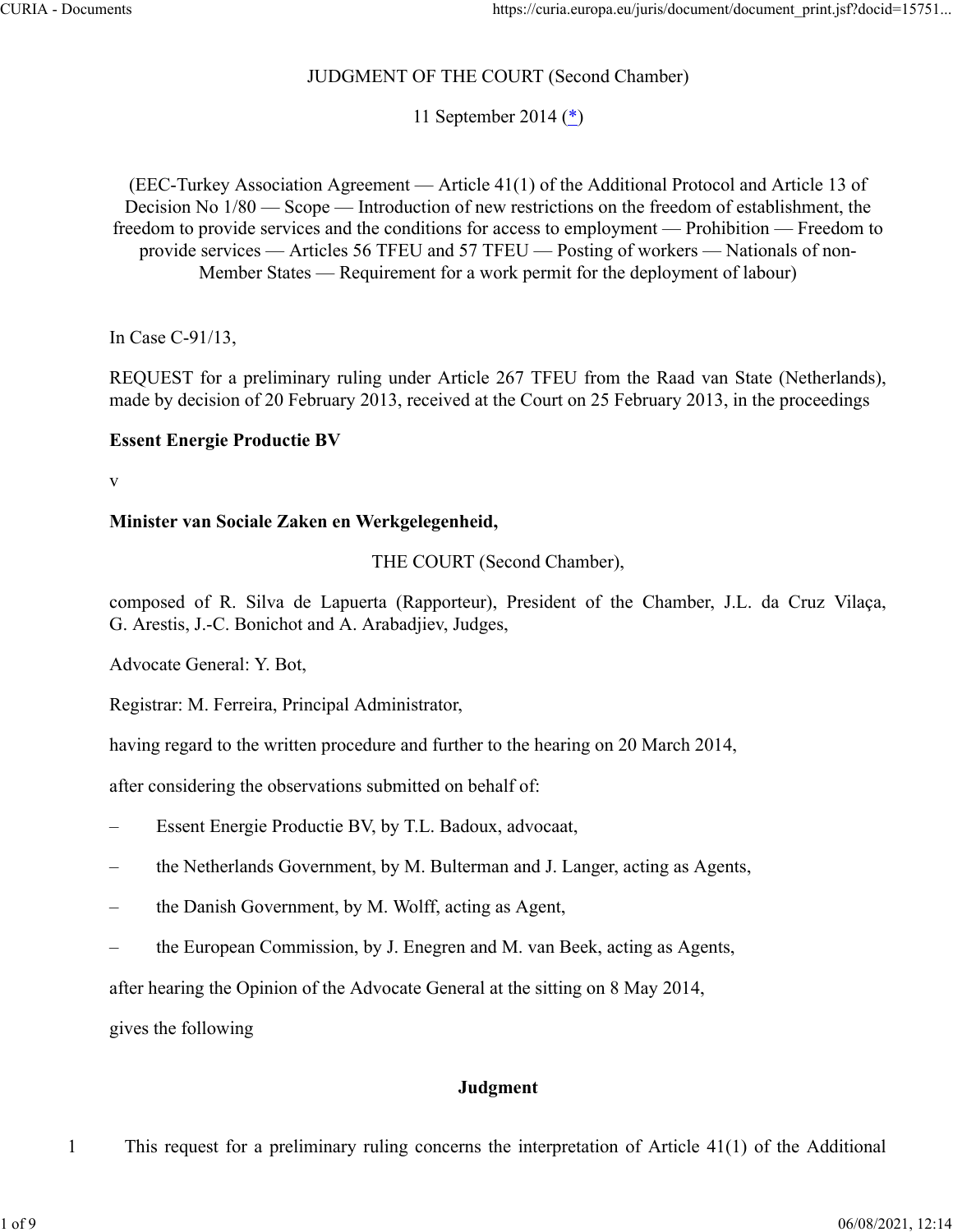Protocol signed at Brussels on 23 November 1970 and concluded, approved and confirmed on behalf of the Community by Council Regulation (EEC) No 2760/72 of 19 December 1972 (OJ 1973 C 113, p. 17; 'the Additional Protocol') and of Article 13 of Decision No 1/80 of the Association Council of 19 September 1980 on the development of the Association ('Decision No 1/80'). The Association Council was set up by the Agreement establishing an Association between the European Economic Community and Turkey, signed at Ankara on 12 September 1963 by the Republic of Turkey, of the one part, and by the Member States of the EEC and the Community, of the other part, and concluded, approved and confirmed on behalf of the Community by Council Decision 64/732/EEC of 23 December 1963 (OJ 1973 C 113, p. 1; 'the Association Agreement').

2 The request has been made in proceedings between Essent Energie Productie BV ('Essent') and the Minister van Sociale Zaken en Werkgelegenheid (Minister for Social Affairs and Employment, 'the Minister') concerning a fine imposed on it by the Minister for having had works carried out by nationals of non-Member States without those workers having been issued with a work permit.

### **Legal context**

#### *European Union law*

The Association Agreement

3 According to Article 2(1) of the Association Agreement, the aim of the agreement is to promote the continuous and balanced strengthening of trade and economic relations between the Contracting Parties which includes, in relation to the workforce, the progressive securing of freedom of movement for workers (Article 12 of the Association Agreement), and the abolition of restrictions on freedom of establishment (Article 13 of the agreement) and on freedom to provide services (Article 14 of the agreement), with a view to improving the standard of living of the Turkish people and facilitating the accession of the Republic of Turkey to the European Union at a later date (fourth recital in the preamble to and Article 28 of the agreement).

The Additional Protocol

- 4 The Additional Protocol which, in accordance with Article 62 thereof, forms an integral part of the Association Agreement — lays down, as is stated in Article 1, the conditions, arrangements and timetables for implementing the transitional stage referred to in Article 4 of the Association Agreement.
- 5 The Additional Protocol includes Title II, 'Movement of persons and services', Chapter I of which concerns 'Workers' and Chapter II of which concerns the right of establishment, services and transport.
- 6 Article 41(1) of the Additional Protocol, which appears in Chapter II of Title II, provides:

'The Contracting Parties shall refrain from introducing between themselves any new restrictions on the freedom of establishment and the freedom to provide services.'

7 Article 59 of the Additional Protocol, which appears in Title IV, 'General and final provisions', is worded as follows:

'In the fields covered by this Protocol Turkey shall not receive more favourable treatment than that which Member States grant to one another pursuant to the [FEU Treaty].'

Decision No 1/80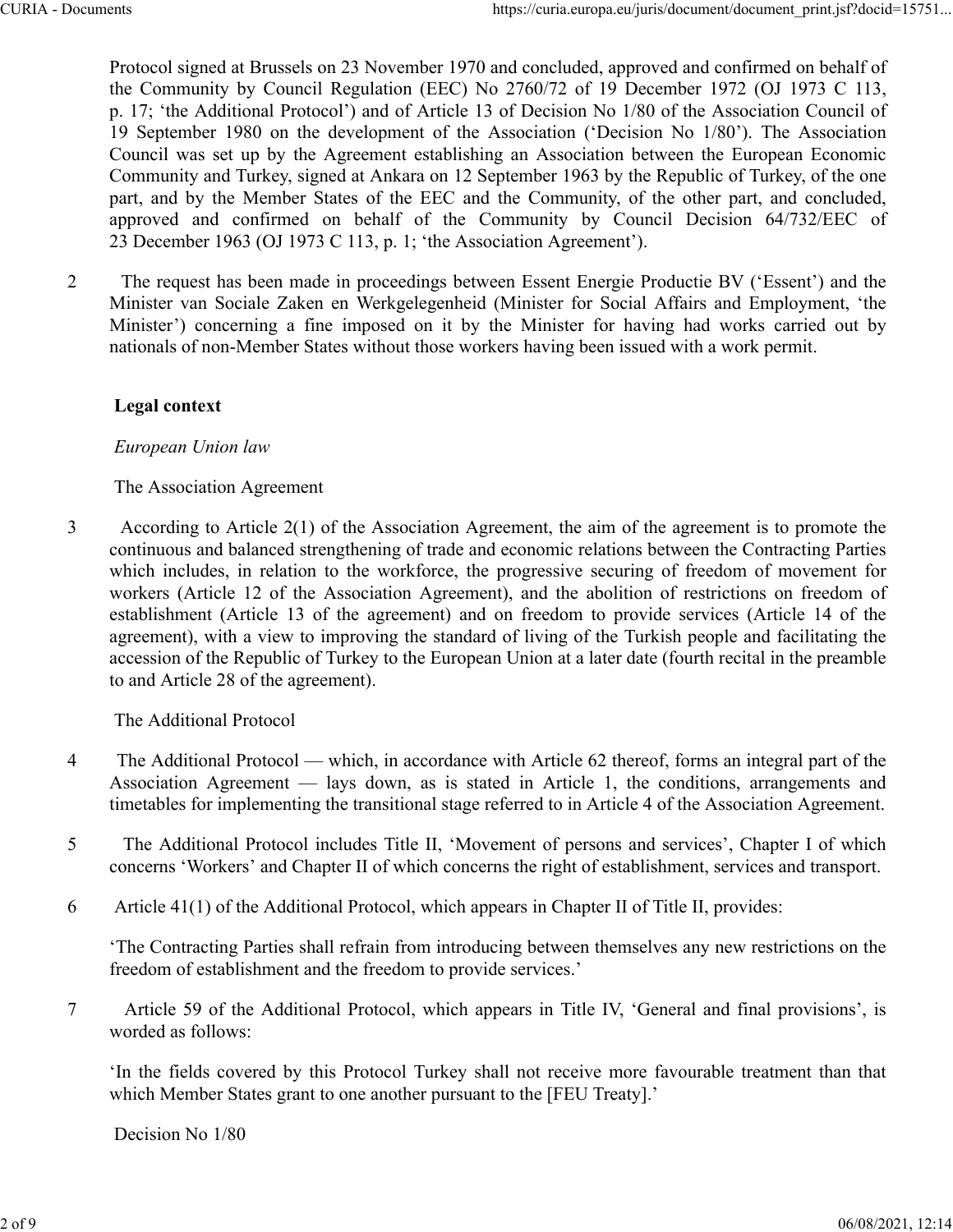8 Article 13 of Decision No 1/80 provides:

'The Member States of the [European Union] and Turkey may not introduce new restrictions on the conditions of access to employment applicable to workers and members of their families legally resident and employed in their respective territories.'

### *Netherlands law*

- 9 Under Article 1(1)(1)(b)(1) of the Law on the employment of foreign nationals (Wet arbeid vreemdelingen), in the version applicable to the dispute in the main proceedings ('the Wav 1994'), 'employer' means a person who, in the exercise of an office, occupation or business, has work carried out by another.
- 10 Under Article 2(1) of the Wav 1994, an employer is prohibited from having work carried out in the Netherlands by a foreign national who does not hold a work permit.

### **The dispute in the main proceedings and the questions referred for a preliminary ruling**

- 11 Essent is a company established in the Netherlands, which instructed BIS Industrial Services Nederland BV ('BIS'), also established in the Netherlands, to carry out works consisting in the erection of scaffolding at its branch in Geertruidenberg (Netherlands).
- 12 According to a report drawn up by the labour inspectorate on 8 March 2010, during an inspection which it carried out at that establishment on 15, 19 and 20 May 2008, it was found that 33 nationals from non-Member States, 29 of whom were Turkish, took part in those works between 1 January and 20 May 2008.
- 13 According to that report, the workers who were nationals of non-Member States were posted to BIS by Ekinci Gerüstbau GmbH ('Ekinci'), an undertaking established in Germany which employed them, without any work permit having been issued by the Netherlands authorities for the purposes of that posting.
- 14 By a decision of 11 May 2010, the Minister fined Essent EUR 264 000 for infringement of Article 2(1) of the Wav 1994 on the ground that that company had had that work carried out by foreign workers who had not been issued with work permits, even though under Netherlands legislation such permits were compulsory.
- 15 Essent lodged an objection to that decision.
- 16 By decision of 22 November 2010, the Minister rejected the objection as unfounded on the ground that the service provided by Ekinci had consisted solely of the posting of a workforce, so that Essent, as the principal contactor and employer of the foreign workers concerned, should have had work permits for those workers.
- 17 By judgment of 27 September 2011, the Rechtbank 's-Hertogenbosch (Netherlands) dismissed the appeal brought by Essent against the decision rejecting the complaint. That court held that the Minister was right to have imposed a fine on Essent, since the service provided by Ekinci consisted only of posting the foreign workers and, in that context, European Union law did not preclude legislation of a Member State requiring workers posted in the territory of that State to hold a work permit.
- 18 Essent appealed against that judgment to the referring court.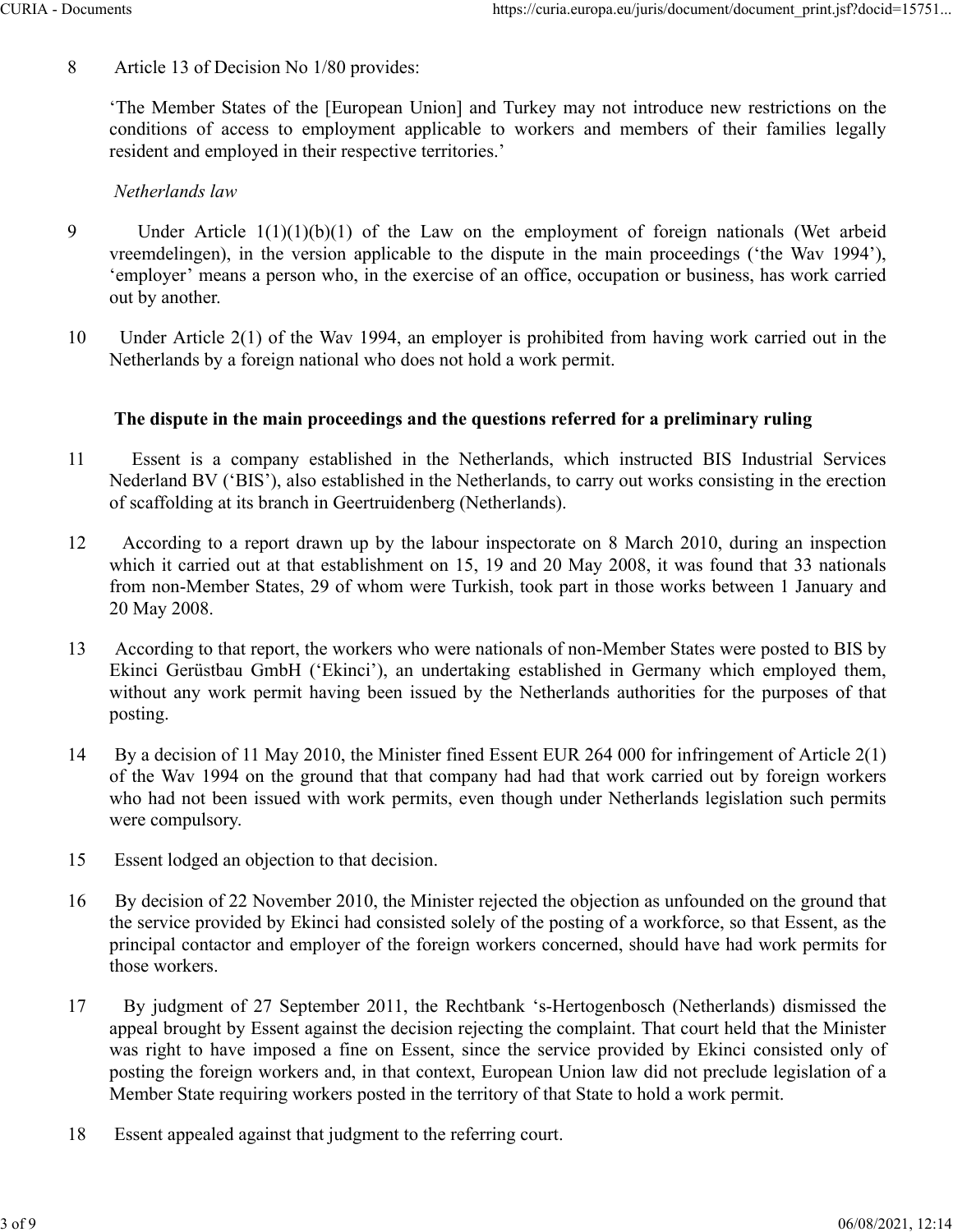- 19 It is on that basis that the Raad van State decided to stay proceedings and to refer the following questions to the Court for a preliminary ruling:
	- '1. In a situation such as that at issue in the main proceedings, can a principal contactor which must, under Article 2(1) of the [Wav 1994], be regarded as the employer of the Turkish workers concerned rely, as against the Netherlands authorities, on the standstill rule in Article 13 of Decision No 1/80 or on the standstill rule in Article 41 of the Additional Protocol?
	- 2. (a) Must the standstill rule in Article 13 of Decision No 1/80 or the standstill rule in Article 41 of the Additional Protocol be interpreted as precluding the introduction of a prohibition, as set out in Article 2(1) of the [Wav 1994], for principal contractors of having carried out in the Netherlands by workers who are nationals of a non-member country, in this case [the Republic of] Turkey, without a work permit, if those workers are in the employ of a German undertaking and work for the principal contractor in the Netherlands via a Netherlands user undertaking?
		- (b) Is it significant in that regard that an employer was already prohibited, before both the standstill rule in Article 41 of the Additional Protocol and the standstill rule in Article 13 of Decision No 1/80 entered into force, from having work carried out under a contract of employment by a foreign national without a work permit and that that prohibition was extended likewise before the standstill rule in Article 13 of Decision No 1/80 entered into force, to user undertakings to which foreign nationals are posted?'

# **Consideration of the questions referred**

20 By its questions, which should be considered together, the national court asks, in essence, whether Article 41(1) of the Additional Protocol and Article 13 of Decision No 1/80 must be interpreted as precluding legislation of a Member State, such as that at issue in the main proceedings, under which, where Turkish workers are made available by an undertaking established in another Member State to a user undertaking established in the first Member State, which uses them to carry out work on behalf of an undertaking established in the same Member State, such making available is subject to the condition that those workers have been issued with work permits.

*The applicability of Article 41(1) of the Additional Protocol and Article 13 of Decision No 1/80*

- 21 It must be observed that it is the established case-law of the Court that Article 41(1) of the Additional Protocol and Article 13 of Decision No 1/80 have direct effect. As a consequence, both those provisions may be relied on by the Turkish nationals to whom they apply before the courts or tribunals of the Member States in order to prevent the application of inconsistent rules of national law (see judgments in *Abatay and Others*, C‑317/01 and C‑369/01, EU:C:2003:572, paragraphs 58 and 59, and *Demirkan*, C‑221/11, EU:C:2013:583, paragraph 38).
- 22 Moreover, the Court has stated that neither the Association Agreement and its Additional Protocol, nor Decision No 1/80, which concerns only freedom of movement for workers, establishes any general principle of freedom of movement of persons between Turkey and the European Union (see judgment in *Demirkan*, EU:C:2013:583, paragraphs 53).
- 23 In that context, the Court has repeatedly held that, unlike workers from the Member States, Turkish nationals are not entitled to freedom of movement within the European Union but can rely only on certain rights in the territory of the host Member State alone (see, in particular, *Savas*, C‑37/98, EU:C:2000:224, paragraph 59; *Abatay and Others*, EU:C:2003:572, paragraph 64; and *Derin*,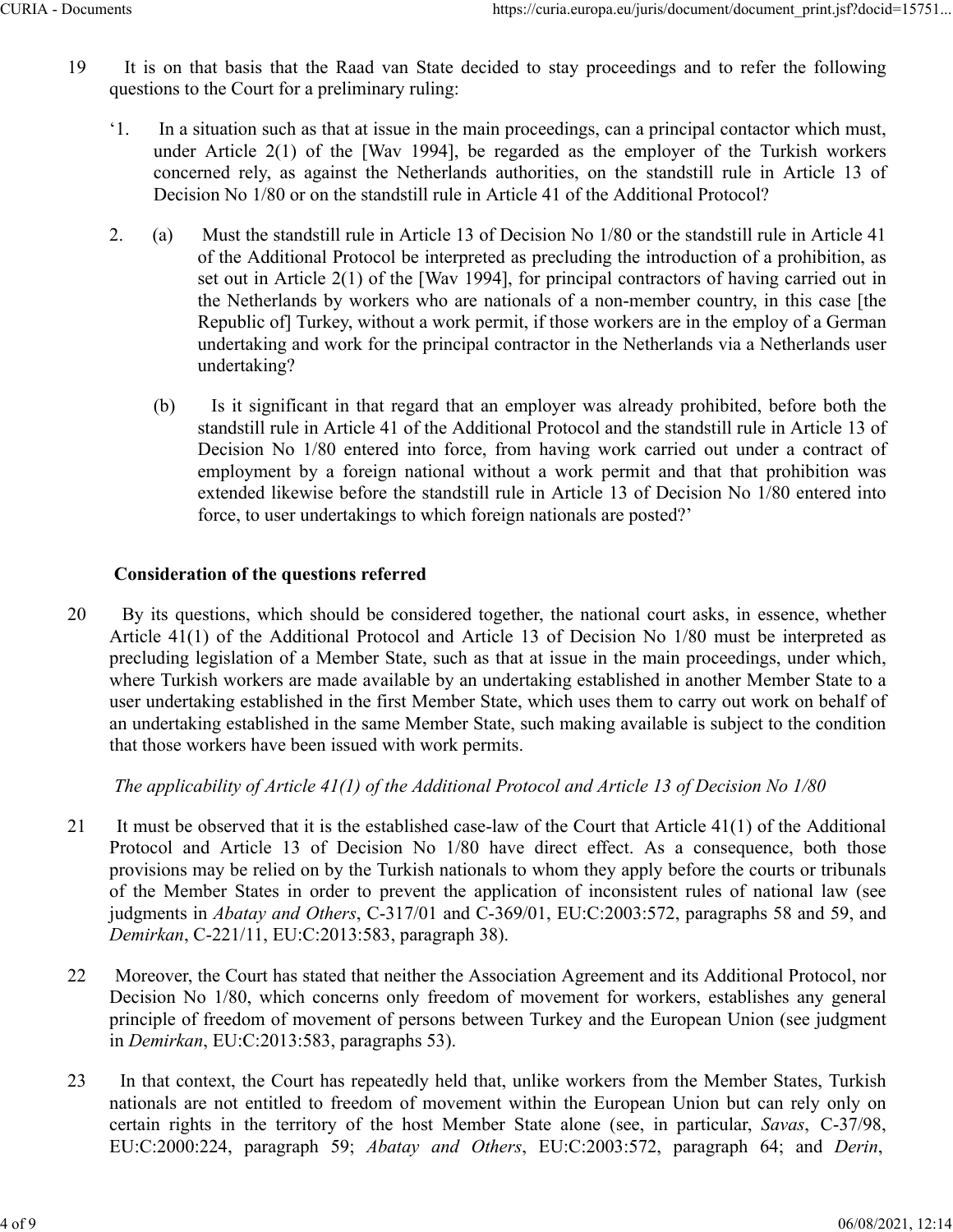C‑325/05, EU:C:2007:442, paragraph 66.)

- 24 In the case at issue in the main proceedings, the host Member State of the workers concerned, who are Turkish nationals, is the Federal Republic of Germany, where they are legally resident and working.
- 25 Consequently, it is in connection with that Member State that those workers may assert their rights under Article 13 of Decision No 1/80.
- 26 In addition, Article 13 concerns national measures relating to access to employment and is not intended to protect Turkish nationals already integrated into a Member State's labour force (see judgment in *Sahin*, C‑242/06, EU:C:2009:554, paragraph 51).
- 27 In addition, it is clear from the structure and purpose of Decision No 1/80 that, at the current stage of development of freedom of movement for workers under the EEC-Turkey Association, that decision is essentially aimed at the progressive integration of Turkish workers in the host Member State through the pursuit of lawful employment which should be uninterrupted (see judgment in *Abatay and Others*, EU:C:2003:572, paragraph 90).
- 28 The workers in question, who are Turkish nationals and who reside and work legally in their host Member State, that is to say the Federal Republic of Germany, were posted to the territory of the Netherlands for a limited period, being the time needed to carry out the work of erecting scaffolding which Essent entrusted to BIS.
- 29 Thus, nothing in the papers before the Court suggests that those workers intended to become part of the labour market of the Kingdom of the Netherlands as host Member State.
- 30 It follows that Article 13 of Decision No 1/80 cannot be applied to a situation such as that at issue in the main proceedings.
- 31 Concerning Article 41(1) of the Additional Protocol, it must be stated that, as is apparent from its very wording, it formulates, in clear, precise and unconditional terms, an unequivocal standstill clause, which prohibits the Contracting Parties from introducing new restrictions on freedom of establishment and freedom to provide services with effect from the date of entry into force of the Additional Protocol (see judgment in *Demirkan*, EU:C:2013:583, paragraph 37).
- 32 That standstill clause prohibits generally the introduction of any new measures having the object or effect of making the exercise by a Turkish national of the abovementioned economic freedoms on the territory of a Member State subject to stricter conditions than those which were applicable at the time when the Additional Protocol entered into force with regard to that Member State (see judgment in *Demirkan*, EU:C:2013:583, paragraph 39).
- 33 The Court has previously held that Article 41(1) of the Additional Protocol may be relied on by an undertaking established in Turkey which lawfully provides services in a Member State and by Turkish nationals who are lorry drivers employed by such an undertaking (see judgments in *Abatay and Others*, EU:C:2003:572, paragraphs 105 and 106, and *Demirkan*, EU:C:2013:583, paragraph 40).
- 34 However, as the Advocate General stated in point 55 of his Opinion, in the dispute in the main proceedings the only connection with the Republic of Turkey lies in the presence of Turkish nationals among the workers posted by Ekinci to the territory of the Netherlands. In the absence of any economic activity between the Republic of Turkey and the Kingdom of the Netherlands in the situation at issue in the main proceedings, that connecting element is not sufficient to bring that situation within the scope of Article 41(1) of the Additional Protocol.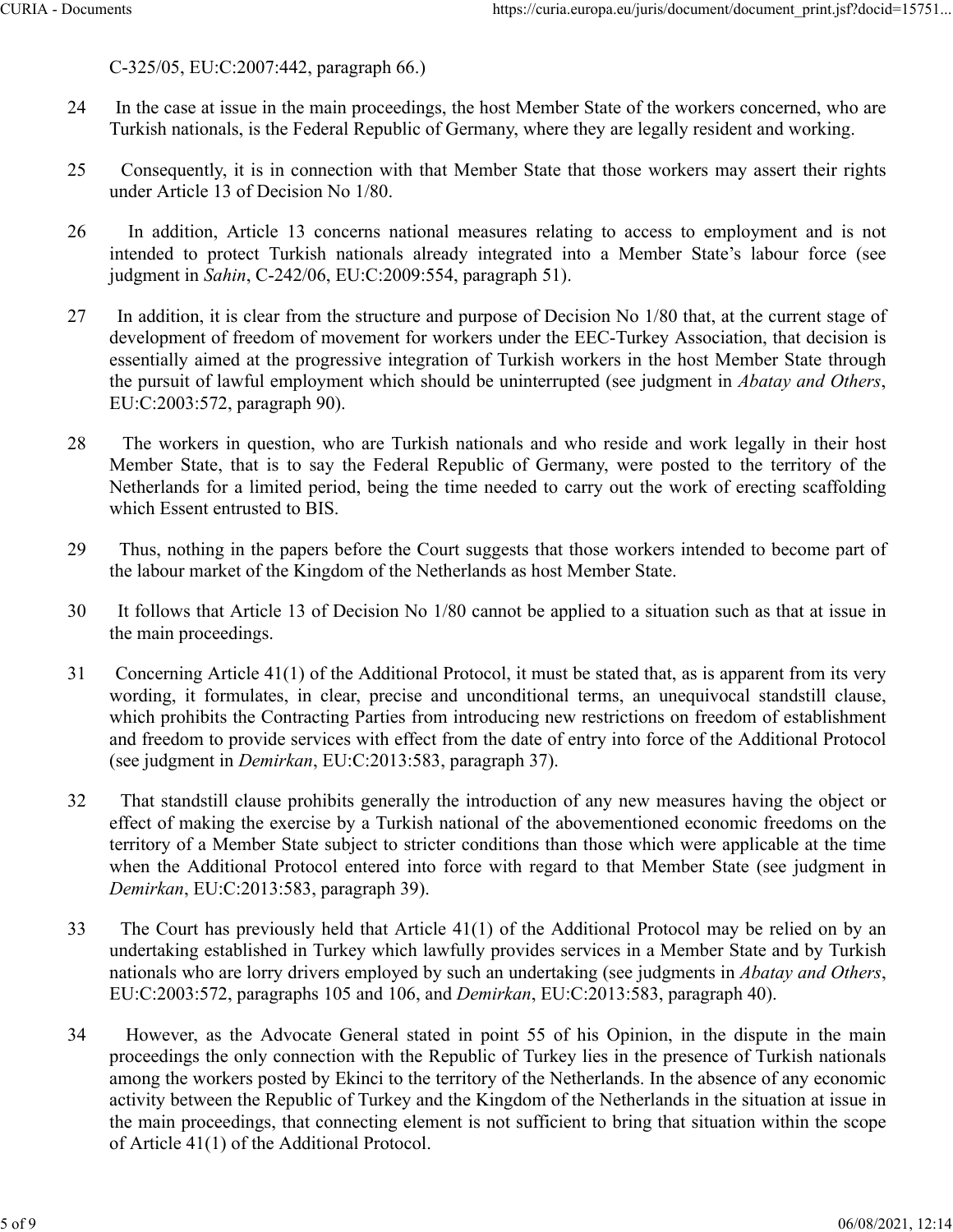35 It follows from all of the above considerations that Article 41(1) of the Additional Protocol and Article 13 of Decision No 1/80 do not apply to a situation such as the one at issue in the main proceedings.

*Articles 56 TFEU and 57 TFEU*

- 36 The fact that a national court has, formally speaking, worded a question referred for a preliminary ruling with reference to certain provisions of European Union law does not prevent the Court from providing that court with all the guidance on points of interpretation which may be of assistance in adjudicating on the case pending before it, whether or not it has referred to those points in its questions. It is for the Court to extract from all the information provided by the national court, in particular from the grounds of the decision to make the reference, the points of European Union law which require interpretation in view of the subject-matter of the dispute (see judgment in *Vicoplus and Others,* C‑307/09 to C‑309/09, EU:C:2011:64, paragraph 22 and the case-law cited).
- 37 In that context, it must also be stated that, following the Court's settled case-law, where an undertaking makes available, for remuneration, workers who remain in the employ of that undertaking, no contract of employment being entered into with the user, its activities constitute an occupation which satisfies the conditions laid down in the first paragraph of Article 57 TFEU and must accordingly be considered to be a 'service' within the meaning of that provision (see judgments in *Webb*, 279/80, EU:C:1981:314, paragraph 9, and *Vicoplus and Others*, EU:C:2011:64, paragraph 27).
- 38 Concerning the dispute in the main proceedings, the service of making workers available is provided by an undertaking established in Germany to a user undertaking established in the Netherlands.
- 39 As the Advocate General stated in point 60 of his Opinion, first, the provision of such services between two undertakings which are established in two separate Member States falls within the scope of Articles 56 TFEU and 57 TFEU, and, secondly, the fact that the workers made available are nationals of non-member countries is, in that regard, irrelevant.
- 40 Similarly, the fact that Essent is not the direct recipient of the service of making available the workers in question in the main proceedings cannot have the effect of depriving that undertaking of the possibility of relying on Articles 56 TFEU and 57 TFEU for the purposes of challenging the penalty imposed on it by the Minister.
- 41 If Essent were denied that possibility, it would suffice for the Member State on whose territory the undertaking receiving that service is established to adopt a broad definition of the concept of employer, such as the one at issue in the main proceedings, in order to obstruct the application of the rules of the FEU Treaty relating to the freedom to provide services and consequently negate the prohibition of restrictions on that freedom in Article 56 TFEU.
- 42 Furthermore, since Essent, as the principal contractor in the chain of undertakings concerned by the provision of the service at issue in the main proceedings, was the only undertaking to be held responsible by the Netherlands authorities and to have a fine imposed on it, the question whether the provisions of the legislation at issue in the main proceedings which gave rise to the imposition of that fine are compatible with Articles 56 TFEU and 57 TFEU is directly relevant to the resolution of the dispute being heard by the referring court concerning the lawfulness of that fine.
- 43 Consequently, it is necessary to examine whether Articles 56 TFEU and 57 TFEU must be interpreted as precluding legislation such as that issue in the main proceedings.
- 44 It should be pointed out in that regard that it is settled case-law of the Court that Article 56 TFEU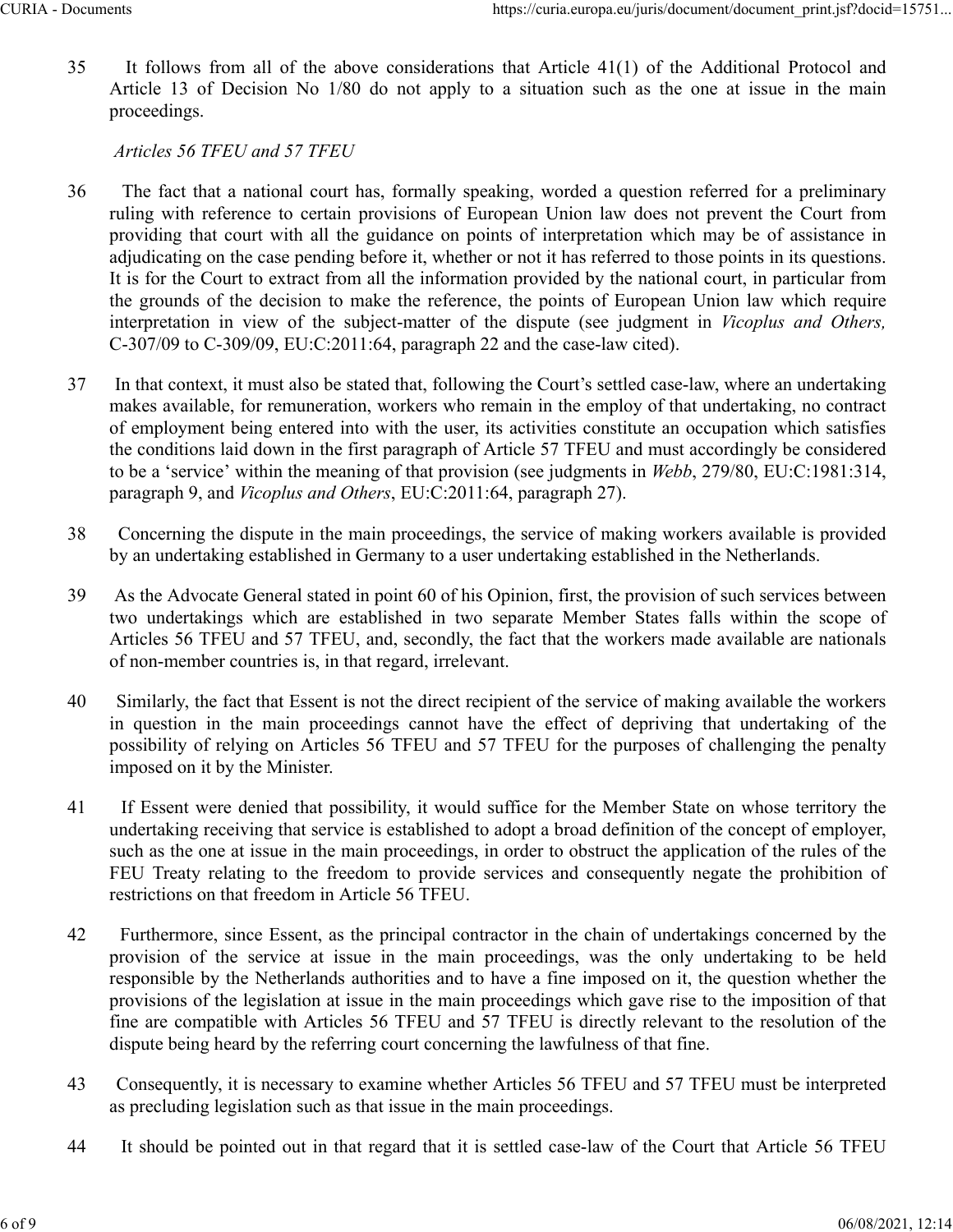requires not only the elimination of all discrimination on grounds of nationality against providers of services which are established in another Member State but also the abolition of any restriction, even if it applies without distinction to national providers of services and to those of other Member States, which is liable to prohibit, impede or render less advantageous the activities of a provider of services established in another Member State where it lawfully provides similar services (see judgments in *Commission* v *Luxembourg*, C‑445/03, EU:C:2004:655, paragraph 20, and *Commission* v *Austria*, C‑168/04, EU:C:2006:595, paragraph 36).

- 45 The Court has held, with respect to the posting of workers who are nationals of non-member countries by a service provider established in a Member State of the European Union, that national provisions which make the provision of services within national territory by an undertaking established in another Member State subject to the issue of an administrative authorisation constitute a restriction on the freedom to provide services within the meaning of Article 56 TFEU (see judgments in *Commission* v *Germany*, C‑244/04, EU:C:2006:49, paragraph 34, and *Commission* v *Austria*, EU:C:2006:595, paragraph 40).
- 46 Under the legislation at issue in the main proceedings, an employer is prohibited, in the framework of the transnational provision of services consisting in making workers available, from having work carried out in the Netherlands by a foreign national who does not hold a work permit.
- 47 Moreover, the conditions and restrictions in terms of deadlines which have to be met in order to obtain that work permit and the administrative burden involved in obtaining such a permit impede the making available of workers who are nationals of non-member countries to a user undertaking established in the Netherlands by a service-providing undertaking established in another Member State, and, consequently, the provision of services by that undertaking (see, to that effect, judgments in *Commission* v *Luxembourg*, EU:C:2004:655, paragraph 23; *Commission* v *Germany*, EU:C:2006:49, paragraph 35; and *Commission* v *Austria*, EU:C:2006:595, paragraphs 39 and 42).
- 48 However, where national legislation falling within an area which has not been harmonised at European Union level is applicable without distinction to all persons and undertakings operating in the territory of the Member State concerned, it may, notwithstanding its restrictive effect on the freedom to provide services, be justified where it meets an overriding requirement in the public interest and that interest is not already safeguarded by the rules to which the service provider is subject in the Member State in which it is established, and in so far as it is appropriate for securing the attainment of the objective which it pursues and does not go beyond what is necessary in order to attain it (see judgments in *Commission* v *Luxembourg*, EU:C:2004:655, paragraph 21; *Commission* v Germany, EU:C:2006:49, paragraph 31; and *Commission* v *Austria*, EU:C:2006:595, paragraph 37).
- 49 The matter relating to the posting of workers who are nationals of non-Member States in the framework of the cross-border provision of services has so far not been harmonised at European Union level. That being so, it must be examined whether the restrictions on the freedom to provide services arising from the legislation at issue in the main proceedings appear to be justified by an objective in the public interest and, if so, whether they are necessary in order to pursue, effectively and by appropriate means, that objective (see judgment in *Commission* v *Austria*, EU:C:2006:595, paragraph 44 and the case-law cited).
- 50 When questioned on this issue at the hearing, the Netherlands Government claimed that the legislation at issue in the main proceedings was justified by the objective of protecting the national labour market.
- 51 In that regard, it must be recalled that although the desire to avoid disturbances on the labour market is undoubtedly an overriding reason in the public interest, workers who are employed by an undertaking established in a Member State and posted to another Member State for the purposes of providing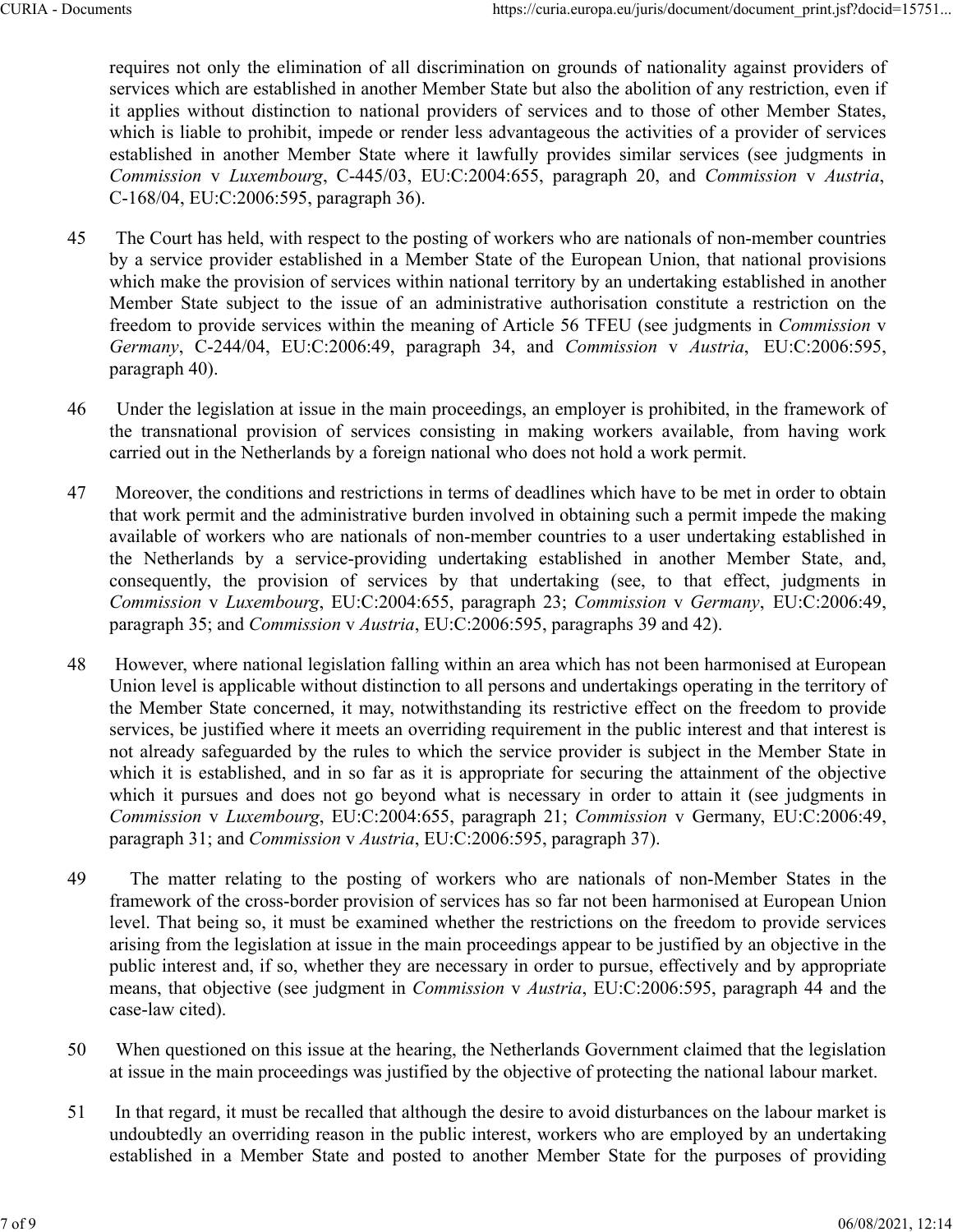services there do not purport to gain access to the labour market of that second State, as they return to their country of origin or residence after the completion of their work (see judgments in *Rush Portuguesa*, C‑113/89, EU:C:1990:142, paragraph 15; *Commission* v *Luxembourg*, EU:C:2004:655, paragraph 38; and *Commission* v *Austria*, EU:C:2006:595, paragraph 55).

- 52 However, a Member State may check that an undertaking established in another Member State which posts to its territory workers from a non-member country is not availing itself of the freedom to provide services for a purpose other than the performance of the service concerned (see judgments in *Rush Portuguesa*, EU:C:1990:142, paragraph 17; *Commission* v *Luxembourg*, EU:C:2004:655, paragraph 39; and *Commission* v *Austria*, EU:C:2006:595, paragraph 56).
- 53 However, such checks must observe the limits imposed by European Union law, in particular those stemming from the freedom to provide services, which cannot be rendered illusory and whose exercise may not be made subject to the discretion of the authorities (see judgments in *Rush Portuguesa*, EU:C:1990:142, paragraph 17; *Commission* v *Germany*, EU:C:2006:49, paragraph 36; and *Commission* v *Luxembourg*, EU:C:2004:655, paragraph 40).
- 54 In that context, it must be stated that where an undertaking makes available, for remuneration, workers who remain in the employ of that undertaking, no contract of employment being entered into with the user, the specific nature of the activity does not prevent such an undertaking from being a serviceproviding undertaking which comes with the scope of Article 56 et seq. TFEU and cannot exclude such an activity from the rules on the freedom to provide services (see judgment in *Webb*, EU:C:1981:314, paragraph 10).
- 55 Consequently, although a Member State must be accorded both the power to check that an undertaking, established in another Member State and providing a user undertaking, established in the first Member State, with a service consisting in the making available of workers who are nationals of non-member countries is not availing itself of the freedom to provide services for a purpose other than the provision of the service in question, and the possibility of taking the necessary control measures in that regard (see judgment in *Commission* v *Germany*, EU:C:2006:49, paragraph 36), the exercise of that power may not, however, allow that Member State to impose disproportionate requirements.
- 56 A Member State retaining on a permanent basis a requirement for a work permit for nationals from non-members countries who are made available to an undertaking established in that Member State by an undertaking established in another Member State exceeds what is necessary to achieve the objective pursued by the legislation at issue in the main proceedings.
- 57 In that regard, an obligation imposed on a service-providing undertaking to provide the Netherlands authorities with information showing that the situation of the workers concerned is lawful as regards matters such as residence, work permit and social coverage in the Member State in which that undertaking employs them would give those authorities, in a less restrictive but just as effective a manner as the requirement for a work permit at issue in the main proceedings, a guarantee that the situation of those workers is lawful and that they are carrying on their main activity in the Member State in which the service-providing undertaking is established (see judgments in *Commission* v *Luxembourg*, EU:C:2004:655, paragraph 46, and *Commission* v *Germany*, EU:C:2006:49, paragraph 41).
- 58 Such an obligation might consist in a simple prior declaration which would enable the Netherlands authorities to check the particulars provided and to take the necessary measures in the event that the situation of the workers concerned is unlawful. In addition, that obligation could take the form of a succinct communication of the documents required, particularly when the length of the posting does not allow such a check to be effectively carried out (see judgment in *Commission* v *Germany*,